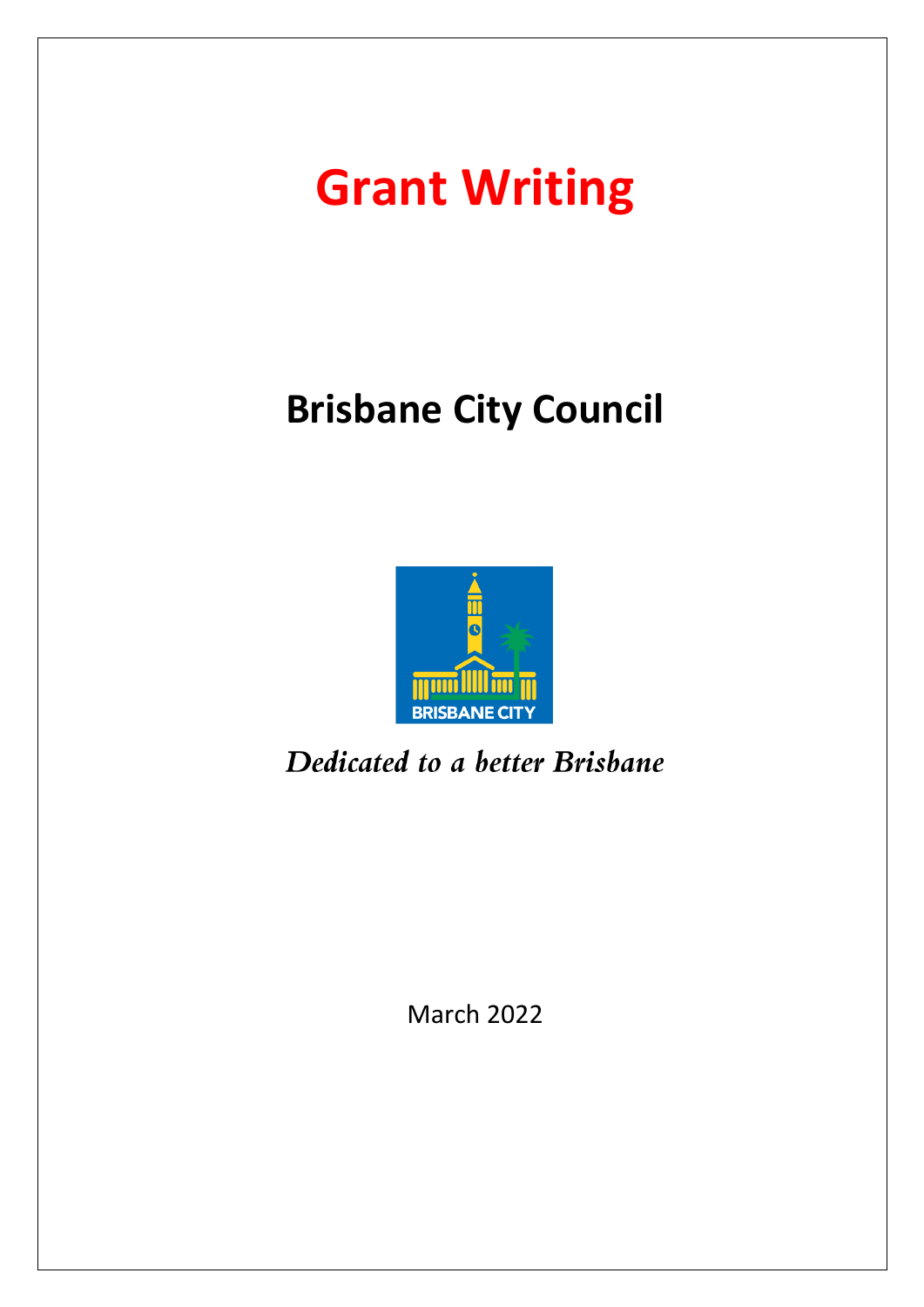## **Welcome and thank you!**

All three levels of government (Commonwealth, State and local) as well as other bodies such as banks, insurance companies and philanthropic trusts offer grants to eligible not-for-profits.

(A philanthropic trust or foundation is an organisation set up to make grants to fund various purposes).

Accessing grants from all sources usually requires an application process. While different grants may have somewhat different requirements from the application, most require the components outlined in the sections to follow.

## **Unincorporated associations**

Most, if not all, grants are only available for incorporated organisations ('incorporated' means being set up as a legal entity. This is usually as an incorporated association, not-for-profit or for-profit company, or a cooperative)

If your organisation is not incorporated, you will need to find an incorporated association that agrees to be responsible for the funds that you are applying for i.e. that they are spent legally within the terms of the funding agreement, and that the project operates legally and ethically. This arrangement or relationship is typically referred to as an "auspice"

As there is a risk to the auspicing body, not all organisations will agree to take this role. Neighbourhood Centres or peak bodies may be open to discussing it. If you do find an auspice, it is strongly recommended that an auspicing agreement be developed and signed by both parties to outline who does what and who is responsible for what.

## **General grant writing tips**

The following general tips also apply to the majority of grant applications.

**Tip #1** Make sure you're eligible to apply. Read all of the eligibility criteria before starting an application.

**Tip #2** If there is a phone number available, call the funding body before applying. They will often give you an idea of whether your project is eligible or not - very helpful knowledge before you spend hours preparing an application.

A phone call also gives you the chance to ask for clarification on any questions you're not sure how to answer. If you're lucky, they may even let you know which questions will be weighed most heavily during the assessment process.

**Tip #3** NEVER change the format of a grant application. Funding bodies hate it.

**Tip #4** Don't use fancy language just for the sake of it. Keep your grant applications clear and concise.

**Tip #5** Make sure you answer every question. If you really don't think a question applies to you, write N/A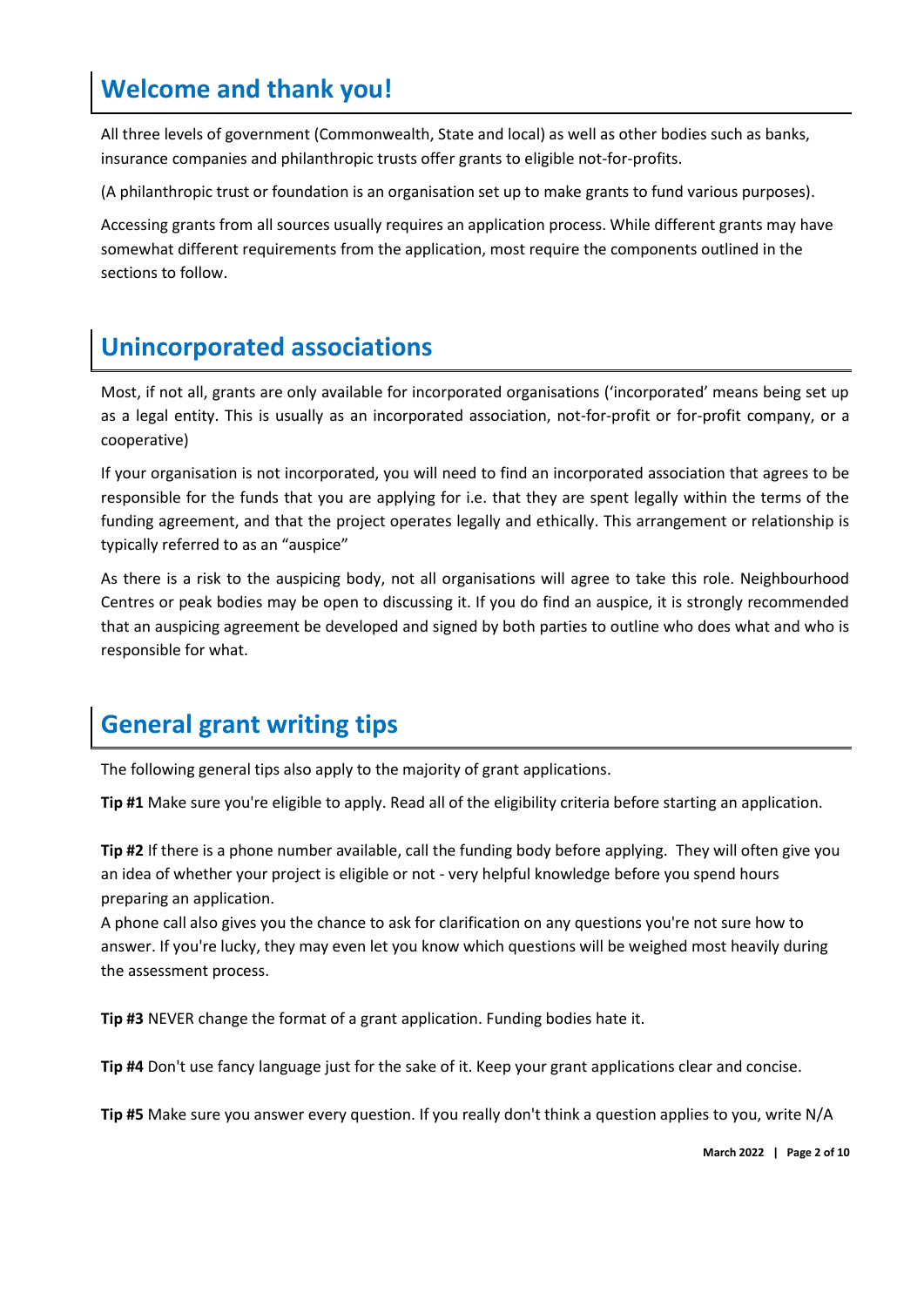#### **Reading the guidelines**

Invest time BEFORE you start writing a grant application to make sure you meet ALL of the eligibility criteria.

There are two reasons for this:

- 1. You don't want to get part way through your grant application and then realise you don't meet all of the eligibility criteria. It's a complete waste of time.
- 2. Funding bodies don't want to receive applications that don't meet their criteria. Submitting an ineligible application is a good way to frustrate funding bodies. **You want to build relationships with funding bodies, not annoy them.**

So here are the top tips of what you should watch out for when reading grant guidelines:

- You have the right organisational status (e.g. you are an incorporated body)
- Your project/program meets the funding body's priorities for that round. Priorities can change from one round to the next, so don't assume that just because your project was eligible last time, it's going to be eligible again.
- You are based in the right geographic area
- Whether partners are required or optional
- That you can deliver the project/program in the required time
- Whether there is a co-contribution required (either cash or in-kind)
- That you can manage and acquit the grant funds you are applying for
- That you meet both the applicant criteria and the project/program criteria. These two elements are different, so check both sections of the guidelines.

On top of that, if a funding body says they want to fund innovative approaches to a particular issue, make sure you draw on the innovative aspects of your project. **Your aim should be to make your project line up directly with the funding body's aims for that particular grant round.**

Give funding bodies insight into a project they would love to fund. Share your passion, show how your project aligns with their priorities, and prove how you can deliver a successful project.

#### **One last tip – The importance of your website and social media**

Did you know that taking a look at your website and socials is one of the first checks a funding body may do on your organisation?

These platforms show that your organisation is active and provide a quick way for funding bodies to verify what they read in your application.

**March 2022 | Page 3 of 10**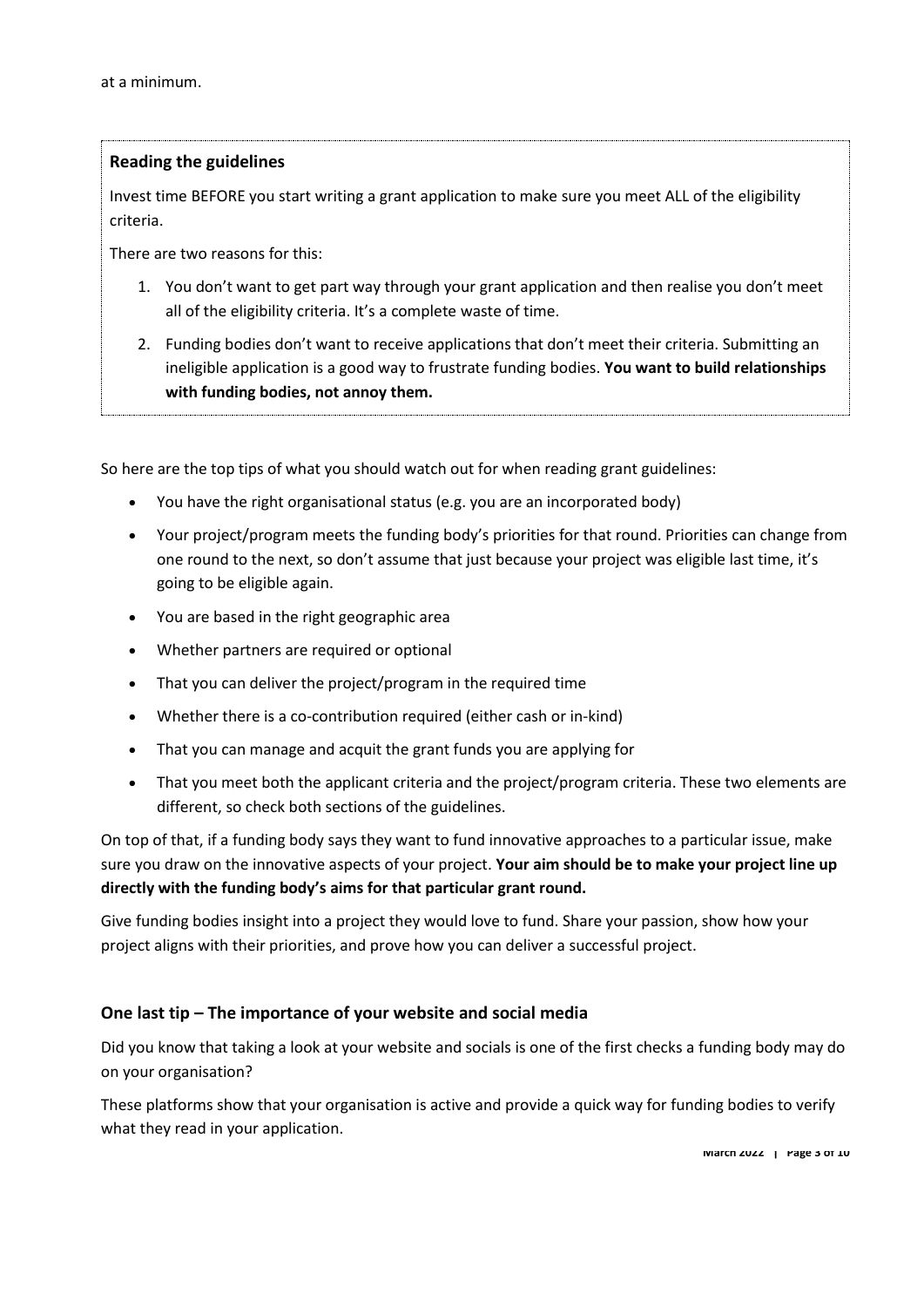Make sure your website is clearly laid out, has up-to-date content and showcases your work and that your Facebook, Instagram and / or Twitter accounts have current and dynamic posts.

## **Grant application components**

The application form for a grant may not look exactly like this or use the same terms, but these are the four elements that need to be included in just about every grant application:

| What is the issue requiring action?                 | <b>Project Description</b>                           |
|-----------------------------------------------------|------------------------------------------------------|
| Explain why this project is necessary.              | This is the nuts and bolts of what your action or    |
|                                                     | solution to the issue is and how it will be          |
|                                                     | implemented.                                         |
| <b>Budget</b>                                       | <b>Organisation Information</b>                      |
| Provide a financial description of the project plus | Outline the history and governing structure of your  |
| explanatory notes.                                  | organisation; its primary activities, audiences, and |
|                                                     | services.                                            |

#### **1. Issue / needs statement**

This section needs to be succinct yet persuasive. Present your arguments logically in a manner that is impossible to be misunderstood. As you are putting your argument together, remember the following points:

- Decide which facts or statistics best support the project
- Give the reader hope
- Decide if you want to put your project forward as a pilot
- Determine whether it is reasonable to portray the need as acute
- Decide whether you can demonstrate that your program addresses the need differently or better than other projects that preceded it
- Avoid circular reasoning.

Funders will, in many cases, want to see some concrete or empirical evidence that the need or issue exists. You can source this evidence from a range of places, such as:

- Community surveys, focus groups, or workshops
- Australian Bureau of Statistics (ABS) data www.<https://www.abs.gov.au/>
- Brisbane City Council Community Profiles [https://www.brisbane.qld.gov.au/about](https://www.brisbane.qld.gov.au/about-council/governance-and-strategy/business-in-brisbane/business-opportunities/brisbane-community-profiles)[council/governance-and-strategy/business-in-brisbane/business-opportunities/brisbane](https://www.brisbane.qld.gov.au/about-council/governance-and-strategy/business-in-brisbane/business-opportunities/brisbane-community-profiles)[community-profiles](https://www.brisbane.qld.gov.au/about-council/governance-and-strategy/business-in-brisbane/business-opportunities/brisbane-community-profiles)
- Findings from other groups' research e.g. universities, large NFPs, etc. Google Scholar is a great search engine to use for University research - <https://scholar.google.com.au/>

**March 2022 | Page 4 of 10**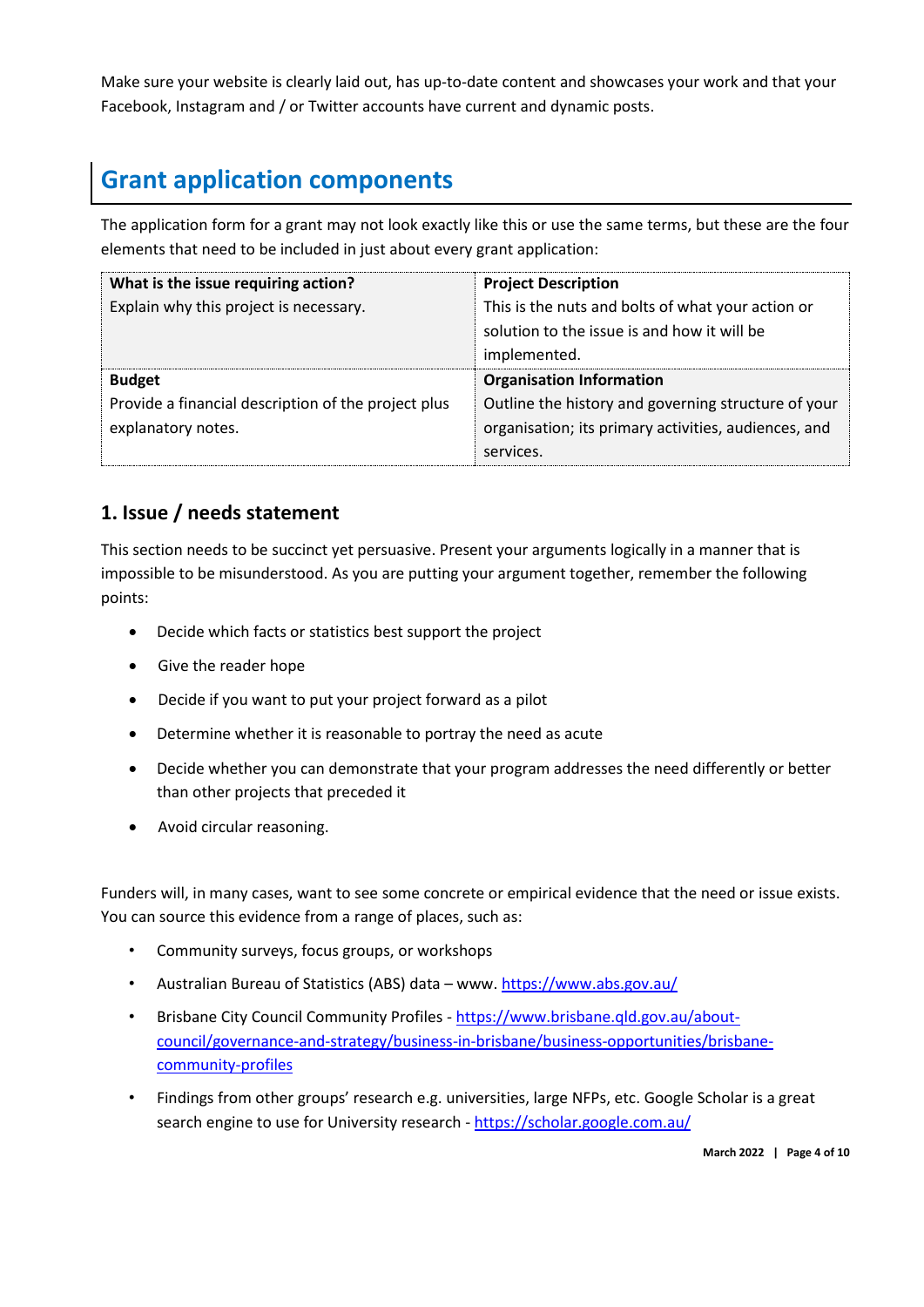#### **2. Project Description**

This section needs to address four main areas:

- Project objectives
- Methods
- Staffing / project administration
- Project evaluation

#### **(a) Project objectives**

Project objectives are what you plan to achieve by the end of your project. This might include deliverables and assets, or more intangible objectives like increasing confidence or knowledge. Your project objectives should be attainable, time-bound, specific goals you can measure at the end of your project. There are at least four different types of objectives to consider:

- 1. **Behavioural** A human action is anticipated.
- 2. **Performance** A specific period within which a behaviour will occur, at an expected proficiency level
- 3. **Process** The manner in which something occurs is an end in itself.
- 4. **Product** A tangible item results.

#### **(b) Methods**

By means of the objectives, you have explained to the funding body what will be achieved by the project. The methods section describes the specific activities that will take place to achieve the objectives. It might be helpful to divide our discussion of methods into the following: how, when, and why.

*How*: This is the detailed description of what will occur from the time the project begins until it is completed. Your methods should match the previously stated objectives.

*When*: The methods section should present the order and timing for the tasks. It might make sense to provide a timeline so that the readers do not have to map out the sequencing on their own. The timeline tells the reader "when" and provides another summary of the project that supports the rest of the methods section.

Why: You may need to defend your chosen methods, especially if they are new or unorthodox. Why will the planned work lead to the outcomes you anticipate? You can answer this question in a number of ways, including using expert testimony and examples of other projects that work.

#### **(c) Staffing / administration of project**

**March 2022 | Page 5 of 10** You now need to devote a few sentences to discussing the number of staff, their qualifications, and specific assignments. Details about individual staff members involved in the project can be included either as part of this section or in the appendix, depending on the length and importance of this information. Note that "Staffing" may refer to volunteers or to consultants, as well as to paid staff. Describing tasks that volunteers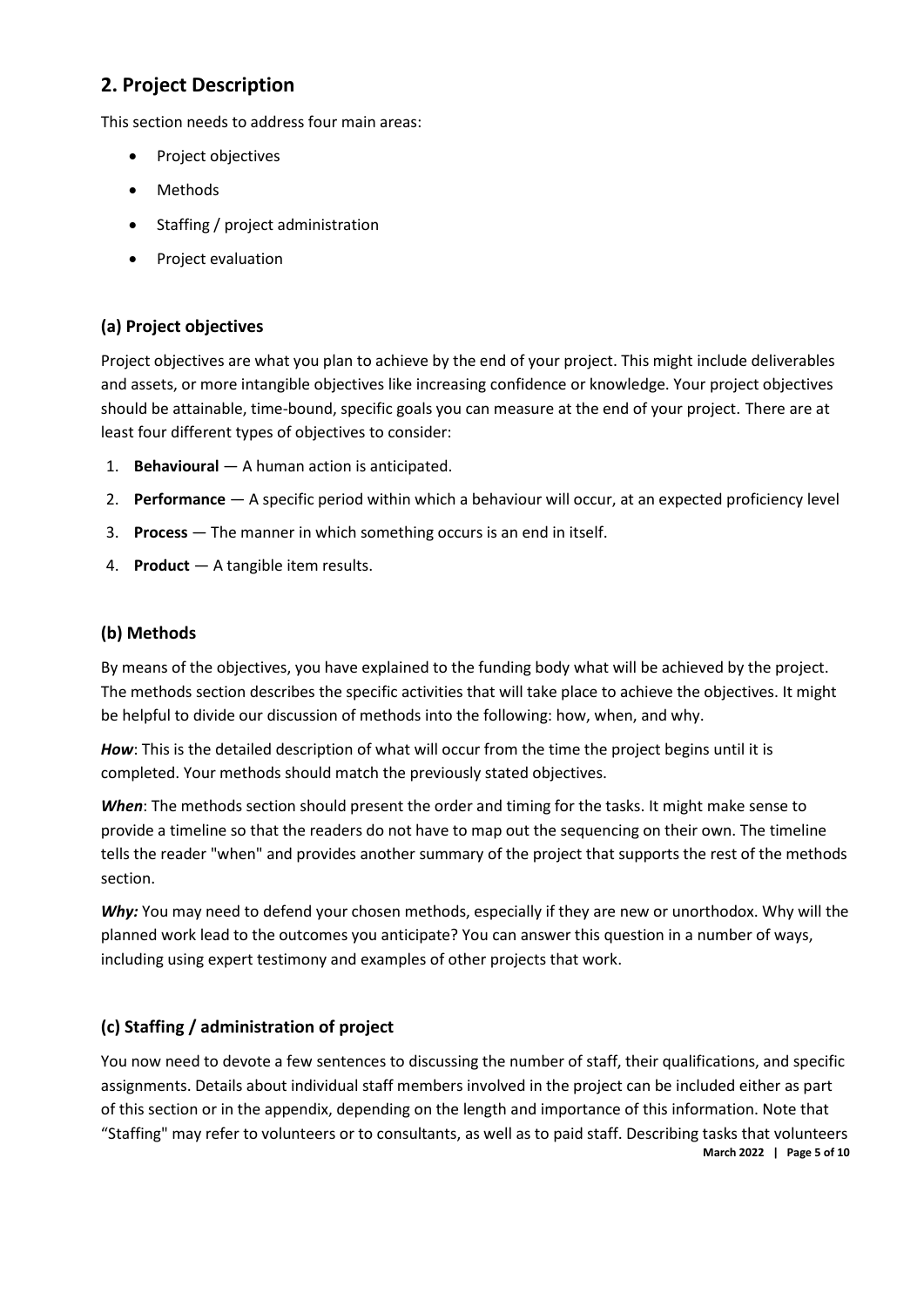will undertake can be most helpful to the proposal reader. Such information underscores the value added by the volunteers as well as the cost-effectiveness of the project.

For a project with paid staff, be certain to describe which staff will work full time and which will work part time on the project. Identify staff already employed by your non-profit and those to be recruited specifically for the project. How will you free up the time of an already fully deployed individual?

Salary and project costs are affected by the qualifications of the staff. Delineate the practical experience you require for key staff, as well as level of expertise and educational background. If an individual has already been selected to direct the program, summarise his or her credentials and include a brief biographical sketch in the appendix. A strong project director can help influence a grant decision.

Describe for the reader your plans for administering the project, especially if more than one agency is collaborating on the project. It needs to be clear who is responsible for financial management, project outcomes and reporting.

#### **(d) Evaluation**

An evaluation plan should not be considered only after the project is over; it should be built into the project. Including an evaluation plan in your proposal indicates that you take your objectives seriously and want to know how well you have achieved them. Evaluation is also a sound management tool. Like strategic planning, it helps your organisation refine and improve its program. An evaluation can often be the best means for others to learn from your experience in conducting the project.

#### **3. Budget**

Every grant application you submit will require a budget. Here are some budget development tips:

- Provide realistic estimates
- Make sure the 'income' and 'expenditure' columns add up
- Build in a small contingency amount for unexpected costs/price variances
- Attach competitive quotes
- Try and show funding from other sources
- Ensure there is a contribution from your organisation (financial and/or in-kind)
- Have a financial sustainability plan for the project after the funding has ended.

When you prepare your budget, make sure that it matches up well with your project description. There needs to be a clear connection to the activities that you are proposing to undertake, and what you will spend the grant money on.

Finally, many grant making bodies have exclusions in their funding criteria, for example they will not fund salaries. Remember to carefully read the grant guidelines to make sure the funding body will fund your proposed activities.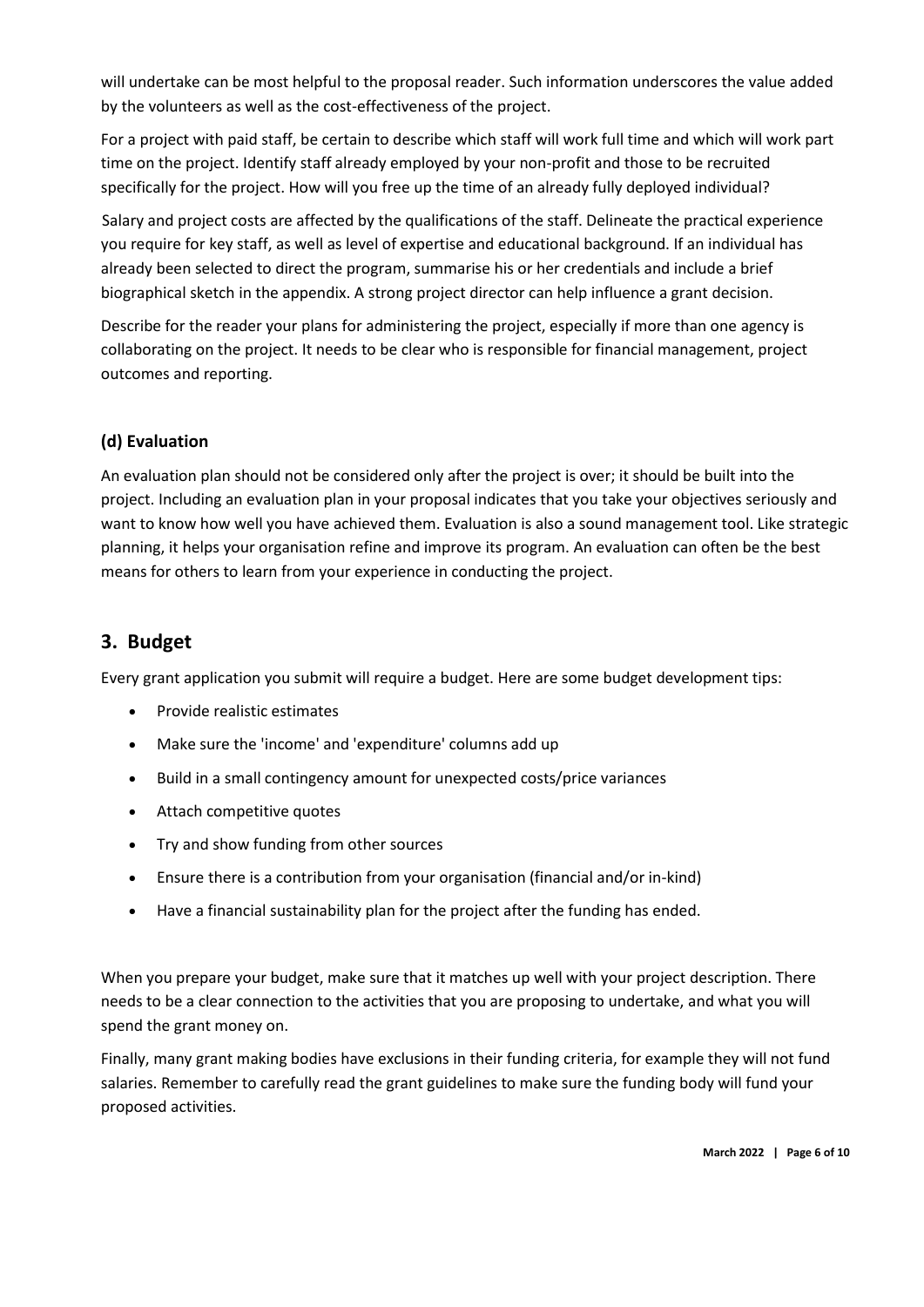Your budget may be a simple, one-page statement of the project or program's anticipated income and expenditure. Alternatively, it may be a more complicated document with notes explaining particular aspects.

**Expenses:** Prepare a list of anticipated expenses for your project or program. Show whether the expenses are one-off (or non-recurrent) or will be ongoing (recurrent). Some funding bodies also differentiate between Salary related expenses and Operating expenses. Common or standard recurrent expenses include:

- Wages
- Wages on-costs (Superannuation, workers' compensation, holiday and sick pay, etc.)
- Mileage
- Postage
- Telephone
- **Electricity**
- Stationery / office supplies
- Repairs and maintenance
- **Insurance**
- **Consultants**
- Staff training
- Advertising / promotion

*Budget narrative:* If your budget is straightforward this may not be necessary, but if there are unusual line items or items requiring some explanation, this is a useful addition.

If you decide a budget narrative is needed, you can structure it in one of two ways. You can create "Notes to the Budget", with footnote-style numbers on the line items in the budget keyed to numbered explanations. If an extensive or more general explanation is required, you can structure the budget narrative as straight text. Remember though, the basic narrative about the project and your organisation belongs elsewhere in the proposal, not in the budget narrative.

*'In-kind' support:* Many grants either recommend or request a co-contribution from an applicant. 'In-kind' support is often accepted as an alternative, or additional, to a financial contribution.

In-kind support includes the donations of goods or services that you may receive towards a project. Often, an organisation or group contributes to a project with their own resources, which may reduce the amount of actual dollars needed. But this doesn't deny the fact that these contributions would had to have been paid for if these donations didn't exist.

As an example, a football club might need new uniforms which includes a new logo design, purchase of the uniforms, screen printing and shipping of the finished products. The total cost would normally be \$2,000, however a graphic designer associated with the club has offered to do the logo design for free, and the local accountant has offered to pay for half of the uniforms. This brings the shortfall to \$1,200, which is all that needs to be requested from the grant provider. The \$800 contributed through the club is the 'in-kind' amount.

A common in-kind contribution that is often overlooked is project management. Don't forget, even though your fundraising committee member might volunteer all of their time organising a project, chasing up workers and completing reports, this doesn't mean their time isn't worth anything. Make sure you think

**March 2022 | Page 7 of 10**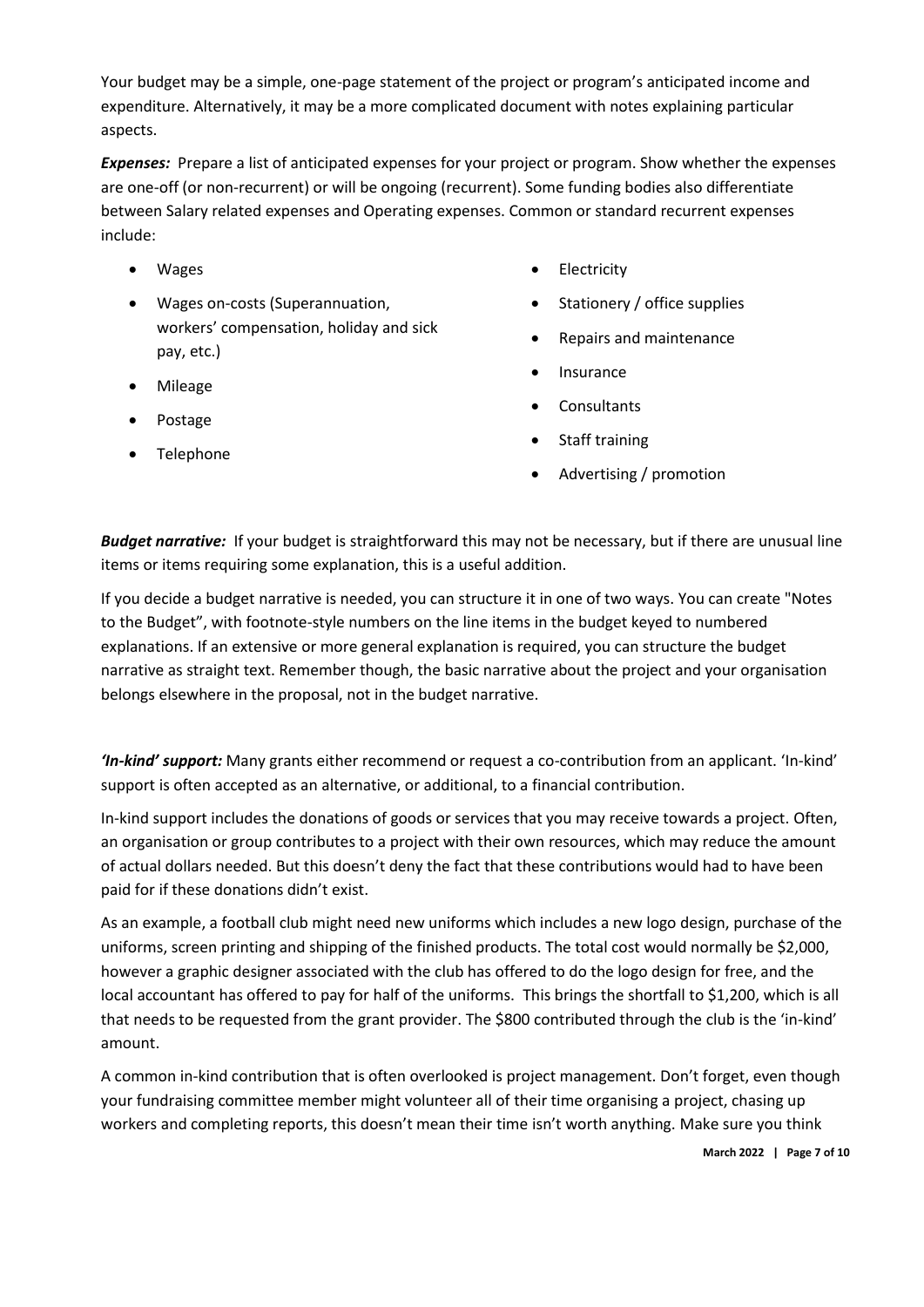about ALL of the costs associated with a project before adding up your in-kind contribution.

#### **4. Organisational Information**

What the funder is looking for in this section is evidence that your organisation is able to achieve the project objectives and manage the project successfully. Information that may be useful to include in this section includes:

Tell the reader when your organisation came into existence; state its mission, being certain to demonstrate how the subject of the proposal fits within or extends that mission; and describe the organisation's structure, programs, and special expertise.

Discuss the size of the Management Committee of your organisation, how Management Committee members are recruited, and their level of participation. You should include a full list of Management Committee members as an Appendix. If your organisation is composed of volunteers or has an active volunteer program, describe the function that the volunteers fill.

Provide details on paid staff members, if you have any; include the breakdown of full-time and part-time staff and their levels of expertise.

Describe the types of activities in which your organisation is involved. Briefly explain the assistance you provide to the community. Describe the client group you serve, any unusual or special needs they have, and why they rely on your organisation. Cite the number of people who are reached through your activities.

Tying all of the information together, cite why your organisation has the particular skills and abilities to undertake the project that you are applying for funding for.

In a final paragraph or two outline how you think the community will look after the completion of your project or if your program is successful. State how your program or project will continue when / if the funding ceases.

## **Support material**

This can include:

- Letters of support from the community (don't forget to get one from your Federal and State member as well as your local Council representative)
- Studies / needs assessment that highlight the need for the project
- Supporting literature from interstate or overseas

## **Grant acquittals**

For non-recurrent funding, most funding bodies will require that grant monies be acquitted within a predetermined length of time. There will usually be a set format that this is to be done in, and will require that you report on: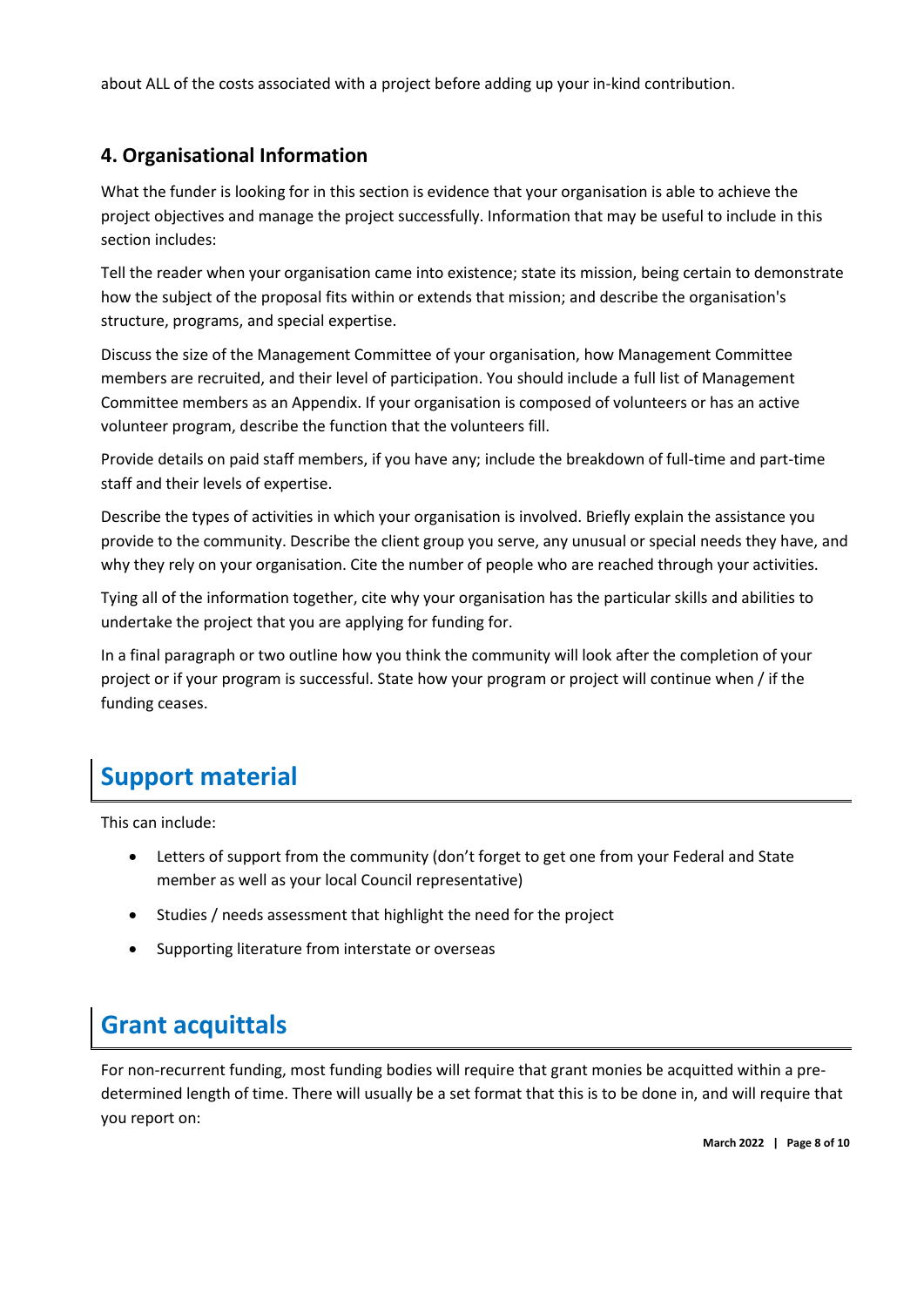- Outcomes achieved
- Evidence that the organisation has expended grant funds as approved by the funding body. This will be through either audited statements of expenditure and / or provision of original receipts from suppliers or contractors.
- Evaluation of the project and its benefit to the applicant organisation and the community generally.

## **Useful resources**

#### **Available grants**

#### **Grant Connect -** <https://www.grants.gov.au/>

This is the Australian Government's grants information system. It provides information on current and forecast grant opportunities.

#### **Queensland Government Grants Finder -** <https://www.grants.services.qld.gov.au/#/>

This is the State government hub for grant opportunities and information that may assist your application.

#### **The Grants Hub** - <https://www.thegrantshub.com.au/>

A website that assist you to find a grant that links with your proposed project. It also contains many grant writing tips, many of which have been included in this resource. A subscription costs at least \$29 per month, but there is a 14 day free trial.

#### **The Funding Centre** - <https://www.fundingcentre.com.au/>

This is ourcommunity.com.au 's site to assist with identifying and applying for grants. They charge \$125 per year to access all resources, but there are many free resources on the site.

#### **Philanthropy Australia** - <https://www.philanthropy.org.au/>

The peak body serving a community of funders, social investors and social change agents working to achieve positive social, cultural, environmental and community change by leveraging their financial assets and influence. They charge \$110.00 per year to access their directory of funders.

#### **Grant writing**

**Community Grants Hub** - **<https://www.communitygrants.gov.au/>** Under the "Information" tab, click on "Information for applicants" to find Information and fact sheets for people and organisations interested in applying for community grants. See particularly **[https://www.communitygrants.gov.au/information-](https://www.communitygrants.gov.au/information-applicants/what-makes-good-grant-application)**